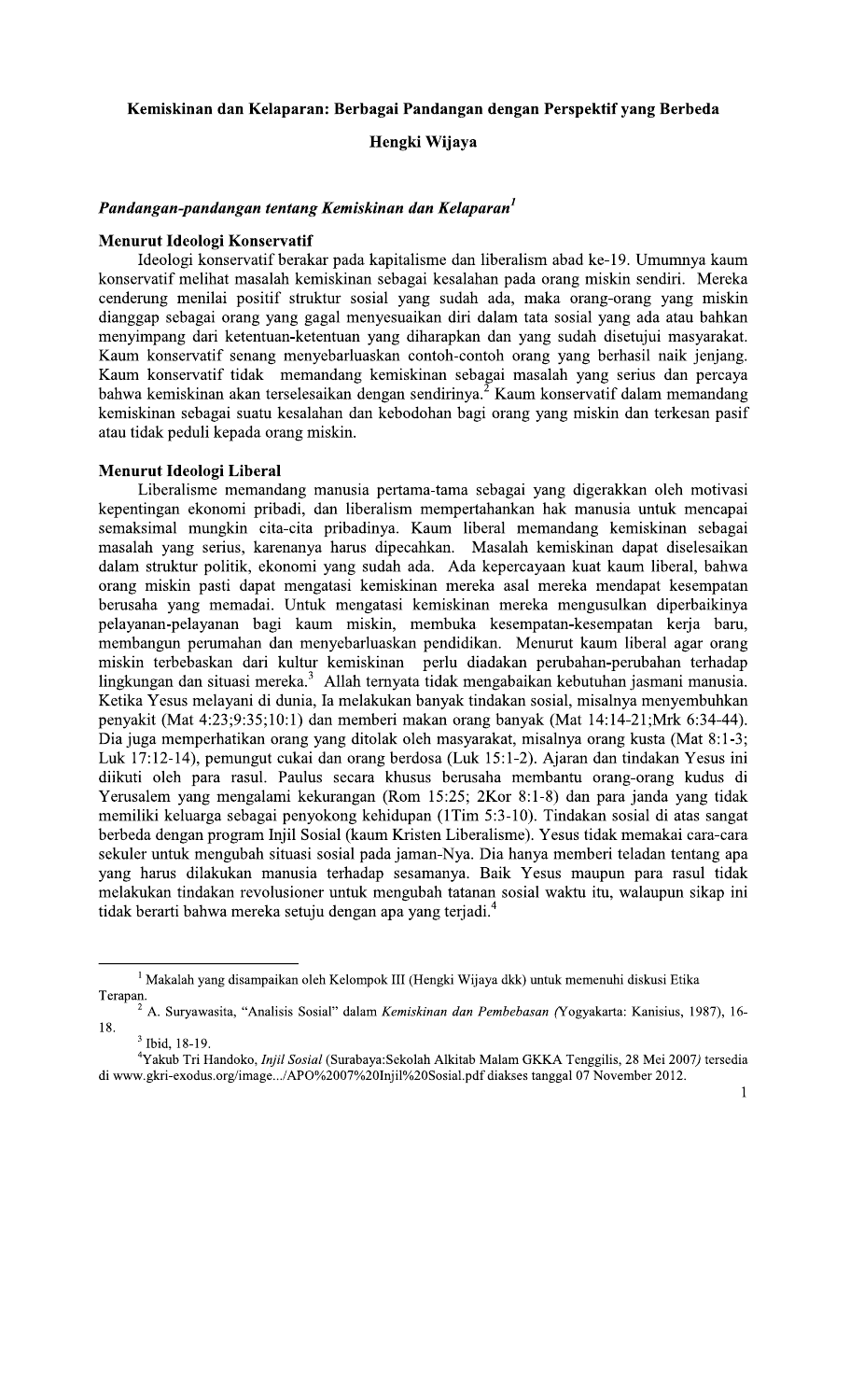## **Pandangan Calvin**

Kemiskinan dan kekayaan adalah dua realitas kehidupan. Keduanya harus dihadapi oleh semua manusia pasca kejatuhan Adam ke dalam dosa. Namun, keduanya perlu disikapi dengan benar oleh setiap orang Kristen. Orang Kristen perlu melihat kedua realitas ini secara realistis-teologis. Maksudnya, perbedaan status social ini bukan suatu keadaan yang normal Manusia tak boleh pasrah menerimanya begitu saja. Semua ini mesti dilihat sebagai realitas "kemanusiaan" (humanitas). Dalam perjalanan di bumi sebagai musafir dan jauh dari rumah sorgawinya yang sejati, manusia masih selalu dihadapkan pada ketidaksempurnaan. Bagi Calvin, hal yang terpenting adalah bagaimana "kehendak Allah" yang di atasnya setiap orang berdiri dinyatakan melalui realitas yang tak ideal ini.<sup>5</sup> Ini tak berarti bahwa hidup dalam kemiskinan atau menjadi orang miskin adalah "kehendak Allah," seperti apa yang dipercayai oleh pandangan fatalistis. Sebaliknya, justru di dalam hidup yang seperti ini, "kehendak Allah" yang baik itu menjadi lebih nyata. Kehendak Allah adalah supaya orang miskin atau kemiskinan diatur oleh hukum Negara yang dibuat oleh manusia. Menurut Calvin, hukum negara yang mengatur kehidupan sosial manusia, misalnya hukum keadilan dan kesamaan, adalah "ungkapan kehendak Allah yang kekal" (the eternal will of God). Meskipun tak seratus persen sempurna untuk mengatur hidup manusia (orang miskin) menjadi lebih baik, hukum harus tetap ada. Guenther H. Haas menegaskan demikian, "no nation can avoid having some elements of justice and equity in its law." Masih ada "jejak-jejak" kehendak Allah yang baik di dalamnya sebagai bagian dari providensia-Nya. Intinya, orang yang berada dalam kemiskinan semestinya dapat melihat "kehendak Allah" melalui hukum yang mengatur hidupnya.<sup>7</sup>

## **Menurut Kisah Penciptaan**

Walter Eichrodt menyebutkan bahwa kuasa yang Allah berikan kepada manusia untuk menaklukkan alam semesta mengandung sebuah tanggung jawab. Manusia bukan diberikan hak pakai yang tidak terbatas, baik terhadap dunia binatang maupun tanah. Namun, itu menjadi satu dari tugas-tugasnya untuk menghormati kehidupan. Allah menciptakan dan menempatkan manusia di dunia adalah sebagai tanda dari otoritas pemerintahan Allah, agar manusia menegakkan dan memperkuat klaim Allah sebagai Tuhan. Karena itu, hal krusial dari manusia sebagai gambar Allah adalah menyangkut fungsinya di dunia.<sup>9</sup> Dengan demikian semakin jelas bahwa manusia diciuptakan sebagai gambar Allah menunjuk pada sebuah tanggung jawab dalam relasinya dengan Allah dan ciptaan lainnya. Manusia diciptakan sebagai gambar Allah karena perannya selaku penatalayanan atau pelaksana atas ciptaan.

### **Menurut Kaum Marxis**

Pandangan ini juga pada akhirnya diadopsi oleh teolog teologi pembebasan. Dari konflik kepentingan antara kelas-kelas atas dan bawah kaum Marxis menarik kesimpulan bahwa keadilan sosial hanya dapat dicapai, apabila kelas atas digulingkan melalui suatu revolusi. Namun anggapan ini perlu dikritik, yaitu secara moral: tujuan perjuangan bukanlah penghancuran lawan, melainkan bagian yang lebih wajar bagi kelas-kelas bawah dalam hasil produksi dan dalam kekuasaan; keadilan yang lebih besar tidak mengandalkan revolusi

<sup>&</sup>lt;sup>5</sup> Ferry Y.Mamahit, *Ide Teologis Calvin tentang Keadilan Sosial* (Malang: Jurnal Veritas Volume 10/1 SAAT Malang, April 2009), 44-45.

<sup>&</sup>lt;sup>6</sup> Ferry Y.Mamahit, 45.

 $^7$  Ibid., 45.

 $^8$  Ranto G. Simamora, Misi Kemanusiaan Dan Globalisasi Teologi Misi dalam Konteks Globalisasi di Indonesia (Bandung: Ink Media, 2006), 86.

Ranto G. Simamora, 87.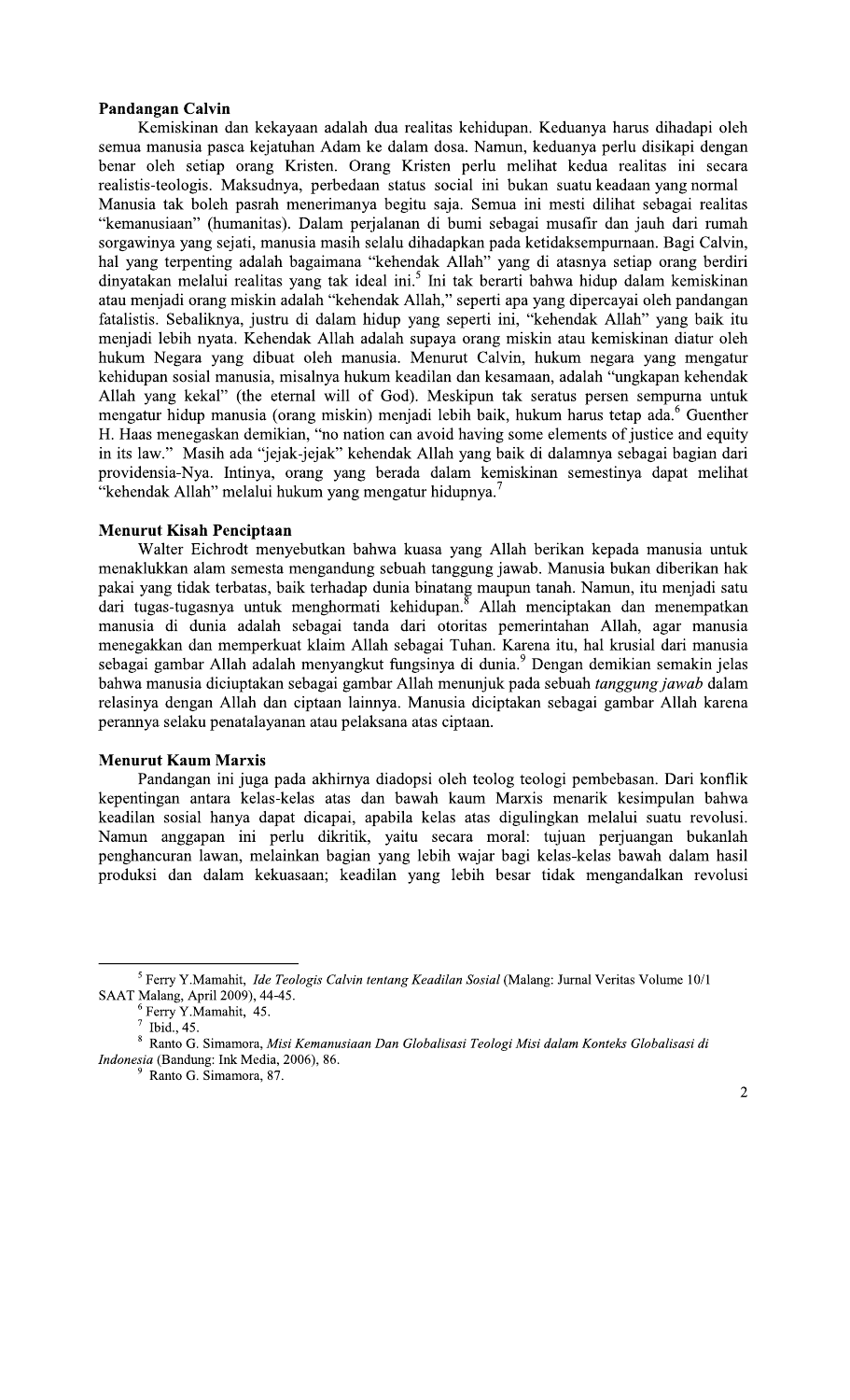melainkan dapat diperjuangkan langkah demi langkah; dan usaha revolusioner biasanya memperkeras penindasan terhadap orang kecil.<sup>10</sup>

## Menurut Teologi Pembebasan

Menurut Leonardo Boff, teolog pembebasan bahwa kemiskinan di antara orang banyak muncul karena persoalan ketidakadilan yang besar, bersamaan dengan kegagalan di dalam solidaritas dan persekutuan. Kemiskinan bersemi dari ketamakan yang terkekang dari sebagian individu dan negara.<sup>11</sup> Teolog pembebasan lainnya bernama Gutierrez mengatakan bahwa gereja tidak akan memiliki suatu teologi pembebasan yang otentik sampai mereka yang tertindas mampu mengekspresikan diri mereka sendiri secara bebas dan kreatif di dalam masyarakat sebagai manusia Allah. Gutierrez juga setuju dengan James H. Cone yang di dalam Teologi Hitamnya menulis bahwa teologi berhenti menjadi teologi Injil ketika ia gagal untuk muncul dari komunita yang tertindas.<sup>12</sup> Terlepas dari makna yang terkandung didalamnya, Teologi Pembebasan mengingatkan kita untuk menerapkan kebenaran firman Tuhan di dalam tindakan yang nyata. Tidak hanya teori tetapi harus menyatakan perwujudan iman kepada Kristus di dalam tindakan kasih kepada sesama sehingga Kristus dipermuliakan (Mat. 5:13-16; Yak. 2:14-26). Dan orang-orang Kristen seharusnya juga tidak hanya dapat memberikan khotbah kepada orang-orang yang tertindas dan dalam kesusahan namun juga harus mengulurkan tangan kasih sebagai perwujudan yang nyata dari firman yang diberitakan.<sup>13</sup> Hal yang mendesak yang perlu dilakukan adalah menegaskan ulang keberpihakan kepada orang miskin, yang jumlahnya banyak sekali, yang diekploitasi dan "disembelih" oleh sekelompok kecil spesies yang sama. Mengawali keberpihakan kepada orang miskin kita memerlukan suatu etika, yaitu belarasa (solidaritas) dan prinsip tanggung jawab. Etika ini dimuarakan pada tindakan untuk mempertahankan dan mempromosikan hidup, yang dimulai terhadap orang-orang yang paling terancam.<sup>14</sup>

## **Menurut Teologi Feminis**

Chung Hyun Kyung, seorang teolog feminis dari Korea memahami Yesus sebagai "hamba yang menderita", yang sungguh-sungguh mengasihi dan menghormati perempuan sebagai manusia yang bermartabat. Penderitaan Yesus yang mendatangkan keselamatan bagi umat manusia merefleksikan pengalaman perempuan yang menderita bagi orang lain. Selain itu, Yesus juga dipandang sebagai "Pembebas", "revolusioner" dan "martir politik". Yesus digambarkan sebagai Dia "yang telah dating dengan kabar baik bagi orang miskin, tertindas dan terinjakinjak" dan melaluinya "umat manusia telah dibebaskan dari keadaan diperbudak dan diasingkan oleh orang-orang yang menguasai dan menindas mereka".<sup>15</sup>

#### **Pandangan Peter Singer**

Secara khusus Peter Singer di tahun 1972 dalam tulisannya, "Famine, Affluence, and Morality" membahas tentang kelaparan, kemakmuran dan moralitas. Pandangannya dapat disimpulkan sebagai berikut: 1) Penderitaan yang disebabkan oleh kekurangan makanan, tempat perlindungan atau perawatan kesehatan adalah hal yang buruk; 2) Jika kita dapat mencegah sesuatu yang buruk terjadi, tanpa mengorbankan sesuatu yang sebanding dengan kepentingan

<sup>&</sup>lt;sup>10</sup> F. Magnis Suseno, "Keadilan dan Analisis Sosial:Segi-segi Etis" dalam Kemiskinan dan Pembebasan (Yogyakarta: Kanisius, 1987), 40-41.

<sup>&</sup>lt;sup>11</sup> Ranto G. Simamora, 105; Leonardo Boff, *Passion of Christ, Passion of the World: The Fact, Their* 

Interpretation, and Their meaning, Yesterday and Today (Maryknoll, New York:Orbiss Books, 1987), 118.

<sup>&</sup>lt;sup>12</sup> Natalie, Evaluasi KritisTerhadap Doktrin Gereja Dari Teologi Pembebasan (Malang: Jurnal Veritas Volume1/2 SAAT Malang, Oktober 2000), 191.

<sup>&</sup>lt;sup>13</sup> Ibid., 191.

<sup>&</sup>lt;sup>14</sup> Ranto G. Simamora, 107.

<sup>&</sup>lt;sup>15</sup> Ranto G. Simamora, 120-121.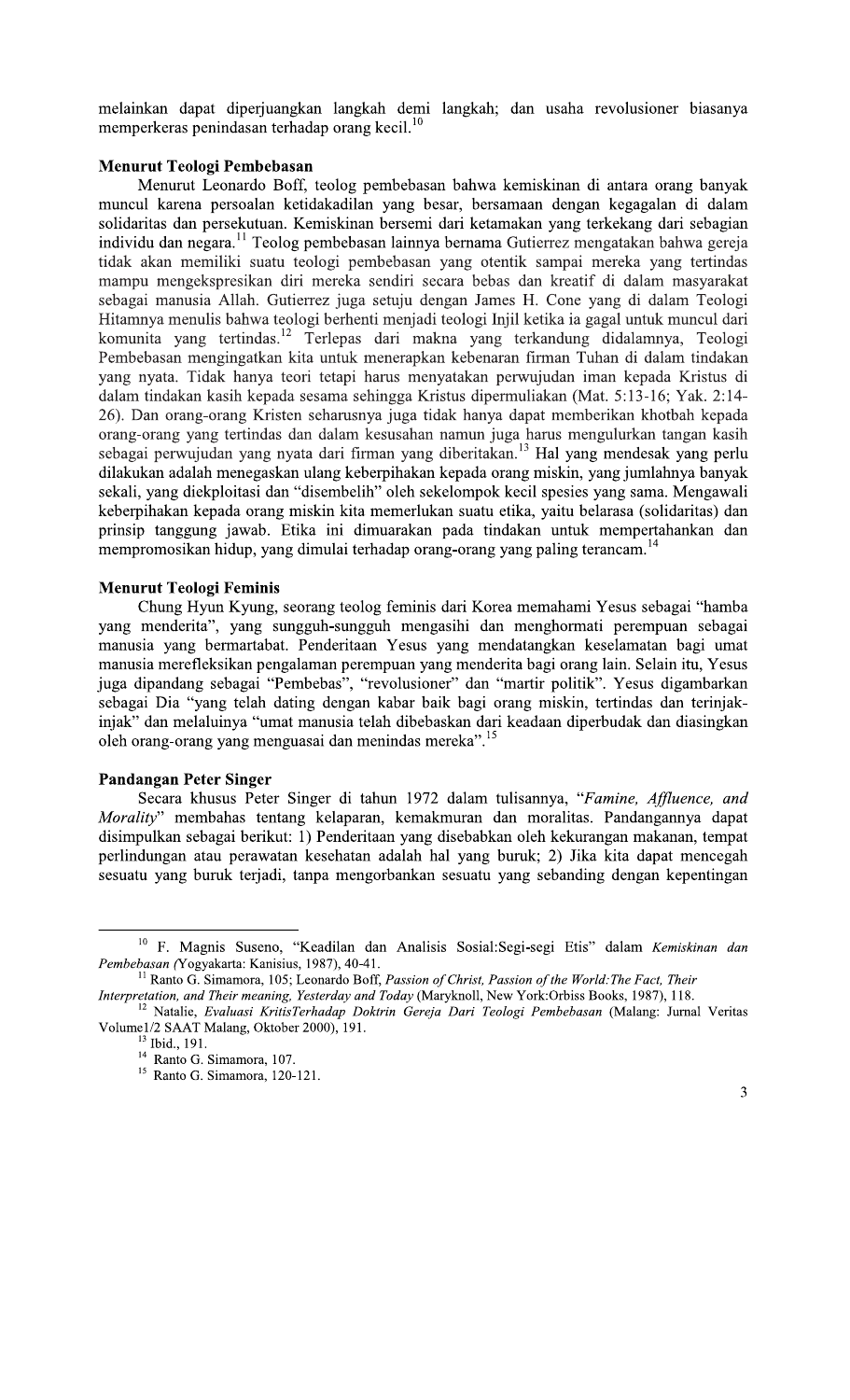moral maka kita harus lakukan; 3) Kita dapat mengurangi kemiskinan yang menyebabkan penderitaan, tanpa mengorbankan sesuatu yang sebanding dengan kepentingan moral.<sup>16</sup>

#### Pandangan Alkitab tentang Kemiskinan dan Kelaparan

#### Perjanjian Lama

Alkitab menegaskan realitas kemiskinan dunia. Ulangan 15:11 berkata: "Sebab orangorang miskin tidak hentinya akan ada di dalam negeri itu; itulah sebabnya aku memberi perintah kepadamu, demikian: Haruslah engkau membuka tangan lebar-lebar bagi saudaramu, yang tertindas dan yang miskin di negerimu." Kebenaran ini digemakan lagi oleh Yesus dalam Matius 26:11, "Karena orang-orang miskin selalu ada padamu, tetapi Aku tidak akan selalu bersamasama kamu." Alkitab mengajarkan respon jasmani terhadap kemiskinan dan kelaparan sebagai suatu ujian pengalaman Kristen, kasih sejati dan kebenaran sejati (Yes 58:10; Yak 2:15-17;1Yoh 3:17,18). Untuk mengenal Allah berarti melakukan keadilan untuk orang miskin dan membutuhkan (Yer 22:13-16; Hosea 4:12).

Yesus menggenapi perkataan Yesaya yang berbicara mengenai Allah: "Sebab Engkau menjadi tempat pengungsian bagi orang lemah, tempat pengungsian bagi orang miskin dalam kesesakannya" (Yes 25:4). Pembebasan orang lemah dan orang miskin dari ketamakan orang kuat yang Yesus lakukan ini berpararel dengan tema kunci tindakan pelepasan oleh Allah dalam kitab Yesaya dimulai dengan penghukuman atas ketidakadilan yang timbul dari keserakahan: "Para pemimpinmu adalah pemberontak dan bersekongkol dengan pencuri. Semuanya suka menerima suap dan mengejar sogok. Mereka tidak membela hak anak-anak yatim, dan perkara janda-janda tidak sampai kepada mereka" (Yesaya 1:23). Inilah adalah Firman Allah. Yesus mengajarkan bahwa Allah sangat peduli terhadap orang miskin dan orang yang tidak berdaya. Ia tidak hanya mengajarkannya, tetapi Ia melakukannya juga. Yesus memberi makan orang yang miskin dan yang lapar dan mengajar para murid untuk berbagi dengan orang-orang yang sedang membutuhkan. Ia membawa jalan pembebasan. Kerajaan itu dimulai dalam Yesus.

### Perjanjian Baru

Kemiskinan dan kelaparan tidak dapat diterima secara moral karena Yesus sendiri mengajarkan untuk mengasihi sesama sebagaimana kita mengasihi Allah (Mat 22: 37-39). Untuk mengasihi Allah adalah komitmen diri kita sendiri memenuhi maksud Allah untuk ciptaan-Nya, dalam mengasihi sesama adalah intinya.<sup>18</sup> Yesus juga mengajarkan etika ini dalam pengajaran-Nya dalam khotbah di Bukit, "Segala sesuatu yang kamu kehendaki supaya orang perbuat kepadamu, perbuatlah demikian juga kepada mereka. Itulah isi seluruh hukum Taurat dan kitab para nabi" (Mat 7:12).

Pembebasan orang miskin dari pemerasan oleh pihak kuat dan dari kebutuhan mereka merupakan sebuah tema sentral dari khotbah Yohanes Pembaptis. Yohanes menyatakan, "Barangsiapa mempunyai dua helai baju, hendaklah ia membaginya dengan yang tidak punya, dan barangsiapa mempunyai makanan, hendaklah ia berbuat juga demikian. "Ia berkata kepada para pemungut cukai, "Jangan menagih lebih banyak dari pada yang ditentukan bagimu," dan kepada para prajurit, "Jangan merampas dan jangan memeras dan cukupkanlah dirimu dengan

<sup>&</sup>lt;sup>16</sup> Peter Singer, Famine, Affluence, and Morality (Princeton University Press: Journal Philosophy and Public Affairs Vol. 1/3, 1972), 229-243.

Glenn H. Stassendan David P. Gushee, Etika Kerajaan Mengikut Yesus dalam Konteks Masa Kini (Surabaya: Penerbit Momentum), 465.

Robert Stiver et al., Christian Ethics: A Case Method Approach (Maryknoll: Orbis Books, 1989), 77.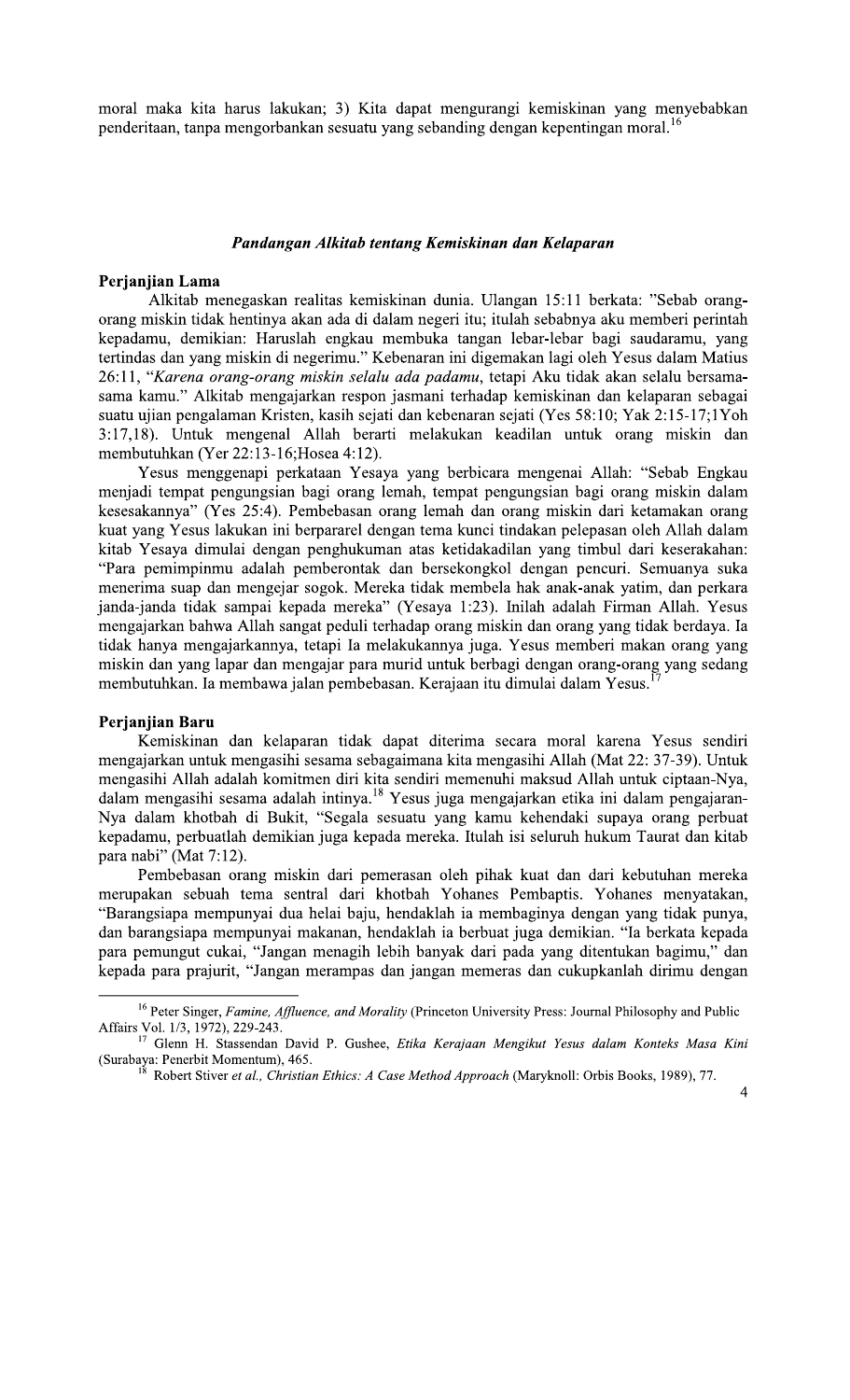gajimu" (Luk 3:1-14; Mrk 3:1-10). Yohanes menjalani sebagian besar kehidupannya di padang gurun. Yesus memuji dia sebagai nabi Allah dan menyatakan suatu kontras, "orang yang berpakaian indah dan yang hidup mewah, tempatnya di istanan raja" (Luk 7:24-30).<sup>19</sup>

Yesus membela perihal memberi makan kepada orang lapar pada hari Sabat, dengan mengutip Hosea 6:6 dan berkata kepada orang-orang Farisi, "Jika memang kamu mengerti maksud Firman ini: Yang kukehendaki ialah belas kasihan dan bukan persembahan, tentu kamu tidak menghukum orang yang tidak bersalah" (Mat 12:1-8;Mrk 2:23-28;Luk 6:1-5). Tindakan kemurahan terhadap orang yang lapar merupakan tindakan keadilan kovenan dalam Perjanjian Lama. Dalam tulisan tentang serangan simbolis Yesus di Bait Suci, Matius mengutip Yeremia 7, yang menyerukan agar bersungguh-bersungguh memperlakukan orang asing, yatim piatu, dan janda dengan adil (Yer 7:5-8).<sup>20</sup> Paulus mendukung gereja di Galatia untuk "megingat orang miskin" (Gal 2:10). Yakobus berkata, "Jika orang Kristen sadar akan kebutuhan orang lain, tetapi tidak melakukan apapun untuk menolong, maka ia kekuarangan iman sejati (Yak 2:14- $(26)^{7.21}$ 

## Tanggung Jawab Gereja terhadap Kemiskinan dan Kelaparan

#### Pelayanan Sosial dan Kemiskinan

Pelayanan sosial yang paling disoroti untuk mendapat perhatian adalah masalah kemiskinan yaitu terjadinya kesenjangan antara si kaya dan si miskin yang terlalu dalam. Dalam pengajaran-Nya, Yesus mengejutkan orang kaya dengan perkataan-Nya mengenai berbagi atau memberi. Kepada orang muda yang kaya yang datang bertanya mengenai hidup yang kekal, Yesus berkata ia harus menjual semua miliknya yang banyak itu dan memberikan semua kekayaannya kepada kaum miskin. Ketika orang muda kaya itu berpaling dengan sedih, Yesus menambahkan komentar yang masih menggegerkan semua orang kaya: "Sebab lebih mudah seekor unta masuk melalui lubang jarum daripada seorang kaya". Namun, ada pula orang kaya lainnya seperti Zakheus menanggapinya dalam ketaatan pertobatan, ia memberikan setengah miliknya kepada kaum miskin (Lukas 19:2-10). Kepada mereka yang tidak memberi makan kepada yang lapar dan pakaian kepada yang telanjang, Ia berkata, "enyahlah ke dalam api yang kekal..." (Matius 25:31-46). Yesus menghadirkan tantangan radikal kepada tatanan yang makmur tapi tidak peduli.<sup>22</sup> Menurut penulis perikop Matius 25:31-46 mengajarkan kasih Kristus secara menyeluruh tidak hanya untuk pelayanan sosial tetapi yang terutama adalah mengasihi Tuhan yang memberi dampak positif untuk kepentingan sosial (Matius 22:37-40).

Penting sekali untuk memahami ajaran Yesus bahwa Kerajaan Mesianik-Nya khusus untuk orang miskin (Lukas 6:20-21). Ketika Yohanes Pembaptis bertanya apakah Ia Mesias itu, Yesus menunjuk pada kenyataan bahwa Ia menyembuhkan yang sakit dan memberitakan Injil Kerajaan kepada kaum miskin (Lukas 7:21-22). Amanat Yesus yang pertama di sinagoge di Nazaret memuat pernyataan yang sama tentang pemberitaan kepada kaum miskin (Lukas 4:18). Injil adalah kabar luar biasa bagi kaum miskin karena persekutuan Kerajaan Yesus yang baru merangkul kaum miskin, menyambut mereka ke dalam persekutuan mereka, dan berbagi dalam hal ekonomi sehingga, dalam kata-kata Kitab Kisah Para Rasul, "tidak ada lagi orang miskin di antara mereka" (Kisah Para Rasul 2:44).<sup>23</sup>

<sup>&</sup>lt;sup>19</sup> Glenn H. Stassendan David P. Gushee, 462-463.

<sup>&</sup>lt;sup>20</sup> Glenn H. Stassendan David P. Gushee, 464.

<sup>&</sup>lt;sup>21</sup> Cecil A. Ray, Living the Responsible Life, Special edition (Ibadan: Publishing Board, Nigerian Baptist Convention, 1994), 62.

<sup>&</sup>lt;sup>22</sup> Ron Sider, "Bagaimana Jika Injil Adalah Kabar Baik?" dalam *Misi Menurut Perspektif Alkitab* 

<sup>(</sup>Jakarta: Yayasan Komunikasi Bina Kasih, 2007), 113. Lihat juga: Robert Stiver et al., Christian Ethics: A Case Method Approach (Maryknoll: Orbis Books, 1989), 82.<br><sup>23</sup>Ron Sider, "Bagaimana Jika Injil Adalah Kabar Baik?" dalam Misi Menurut Perspektif Alkitab

<sup>(</sup>Jakarta: Yayasan Komunikasi Bina Kasih, 2007), 113-114.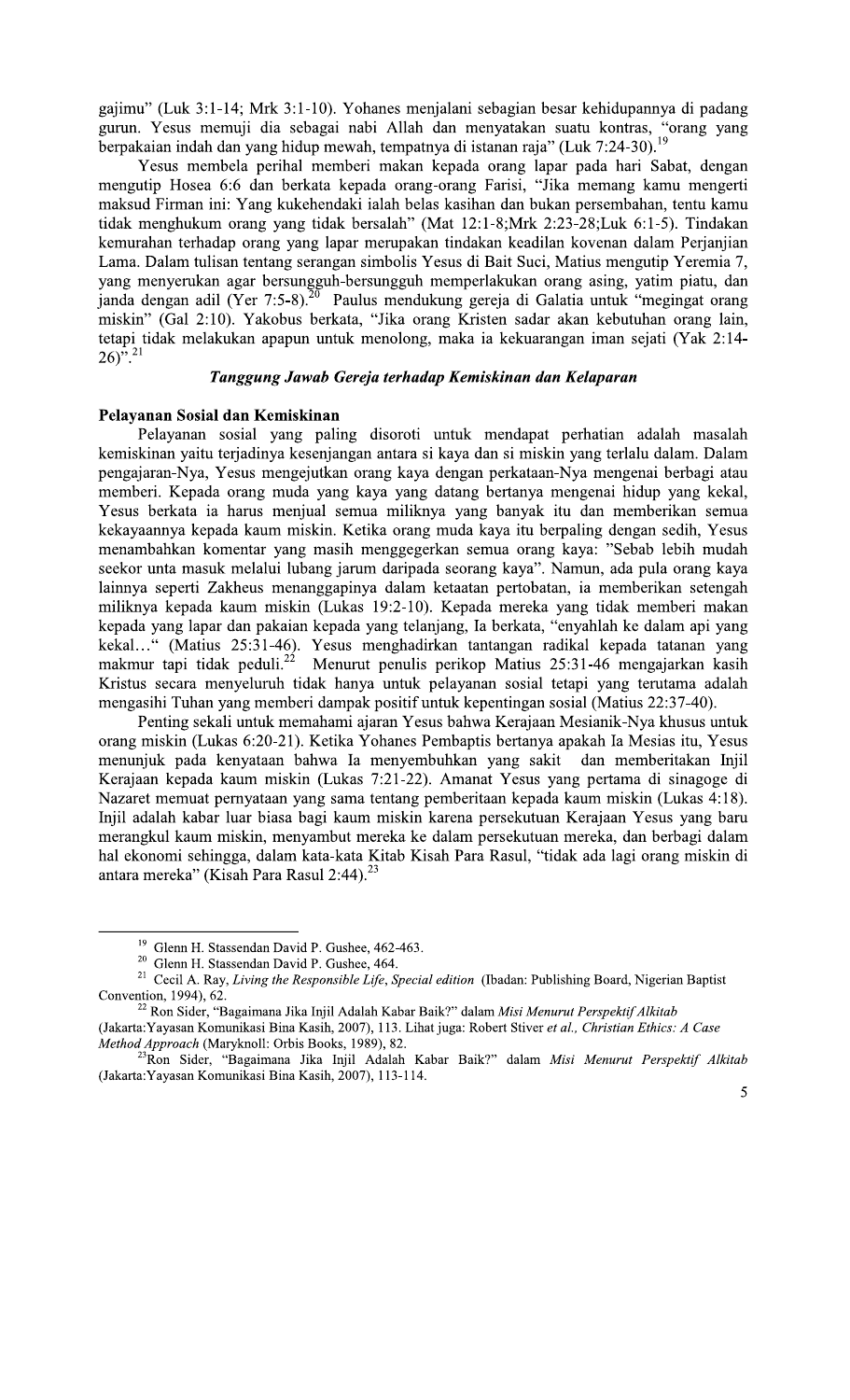Kerajaan Yesus jelas holistik dalam segala hal. Syukur kepada Allah bahwa Ia membawa pengampunan dari Allah dan penyucian pribadi serta batin dalam kekuasaan Roh. Tapi Ia juga menantang dan mentransformasi tatanan sosial. Ini tidak berarti bahwa kita harus mengatakan bahwa Kerajaan telah datang jika keadilan terdapat dalam masyarakat sekuler. Kabar Baik Kerajaan menghindarkan gereja untuk tidak selalu asyik dengan dirinya sendiri. Howard Snyder mengatakan hal itu dengan tajam: "Orang-orang gereja berpikir tentang bagaimana menarik orang masuk ke gereja; orang-orang Kerajaan berpikir tentang bagaimana membawa gereja ke dalam dunia. Orang-orang gereja khawatir bahwa dunia mungkin mengubah gereja; orang-orang Kerajaan bekerja untuk melihat gereja mengubah dunia.<sup>24</sup>

Kehidupan dalam pelayanan holistik Paulus dalam pelayanan sosial yang menyentuh aspek jasmani dibuktikan, "kelaparan terjadi menimpa seluruh dunia hal itu terjadi jaman Klaudius lalu Paulus memutuskan untuk mengumpulkan dana sumbangan dengan kemampuan masing-masing untuk membantu dan menolong mereka yang kelaparan" (Kisah Para Rasul 11:28-29).

Orang yang miskin di sini juga adalah mereka yang 'miskin' di segala bidang kehidupan. Termasuk orang-orang yang barangkali tidak miskin secara ekonomi, tetapi tertindas secara politik atau kultural. Mereka juga diperhatikan Allah. Orang yang miskin ketiga adalah mereka yang tidak memiliki apa-apa yang dapat dibanggakan. 'miskin' berarti mereka yang hak-haknya tidak diperdulikan. 'Miskin' adalah kelompok yang karena kemiskinannya menjadi objek untuk diperah atau diperas, dibodohi dan diperdaya.<sup>25</sup>

Kerajaan dunia tidak memberikan ruang bagi mereka yang miskin, namun Allah memperhatikan mereka, bahkan mereka memiliki Kerajaan Allah. Pesan ini hendak mengatakan agar si miskin bangkit, dan tidak hanya berhenti merenungi nasib. Sebaliknya, mereka harus bangkit karena Allah di pihak mereka. Sekaligus ini adalah peringatan keras bagi orang kaya untuk mulai menghargai dan mengasihi mereka, si miskin sebagai sesama. Tidak lagi menginjak, tidak lagi mengeksplotasi, tetapi bertindak adil kepada mereka, karena Allah pun mengasihi mereka.<sup>26</sup> Glen H. Stassen dan David P. Gushee juga menyatakan hal senada. Menurut pandangan mereka, Yesus mengajarkan baahwa mereka yang miskin secara rohani, mereka yang berdoa dengan rendah hati tanpa mengklaim diri lebih baik daripada orang lain, adalah orangorang yang berpartisipasi dalam pemerintahan Allah. Namun perlu diperhatikan bahwa fokus dari orang yang miskin dalam roh atau miskin di hadapan Allah bukan terletak pada kerendahan hatinya atau kebajikannya sendiri, tetapi anugerah dan belas kasihan Allah. Allah itu kasih, dan Allah mengetahui bahwa orang-orang yang berkuasa sering memakai kekuasaan itu untuk menjaga hak-hak istimewa mereka sendiri dan mencari lebih banyak kekuasaan. Yesus menggenapi Yesaya 61:1-2, membawa kabar baik kepada orang-orang miskin (Matius 5:3-5;11:5;Lukas 4:16-21;7:22). Ia merangkul orang-orang yang terbuang secara sosial dan religius. $^{2}$ 

Selain kemiskinan secara jasmani juga terjadi kemiskinan spiritual. Sebagai orang Kristen, kita sering memungkiri dan tidak memperdulikan kemiskinan spiritual ini. Namun kemiskinan ini nampak jelas dalam dua hal. Pertama, sebagai orang beribadah kita menolak kuasa-Nya (2 Timotius 3:5). Kedua, kebenaran yang kita saksikan dan pahami secara intelektual, tidak kita laksanakan dengan sungguh-sungguh karena menuntut pengorbanan, maka kekristenan kurang tampak dalam tingkah laku dan kehidupan kita sehari-hari. Seharusnya kebenaran yang bersifat kreatif, menerangi hati kita serta mengtransformasikan pikiran dan tindakan. Kita harus berpartisipasi pada kebenaran untuk dapat menghayati kuasanya, tetapi hal itu hanya terjadi apabila kita melakukan dengan taat apa yang kita ketahui dan menyelaraskan kehendak kita dengan komitmen kepada Tuhan Yesus Kristus. Pada hakekatnya harus diakui, kita menolak

 $24$  Ibid., 120.

<sup>&</sup>lt;sup>25</sup> Ibid., 147.

<sup>&</sup>lt;sup>26</sup> Ibid., 147.

<sup>&</sup>lt;sup>27</sup> Glen H. Stassen dan David P. Gushee, Etika Kerajaan: Mengikuti Yesus dalam Konteks Masa Kini (Surabaya:Momentum, 2008), 27-28.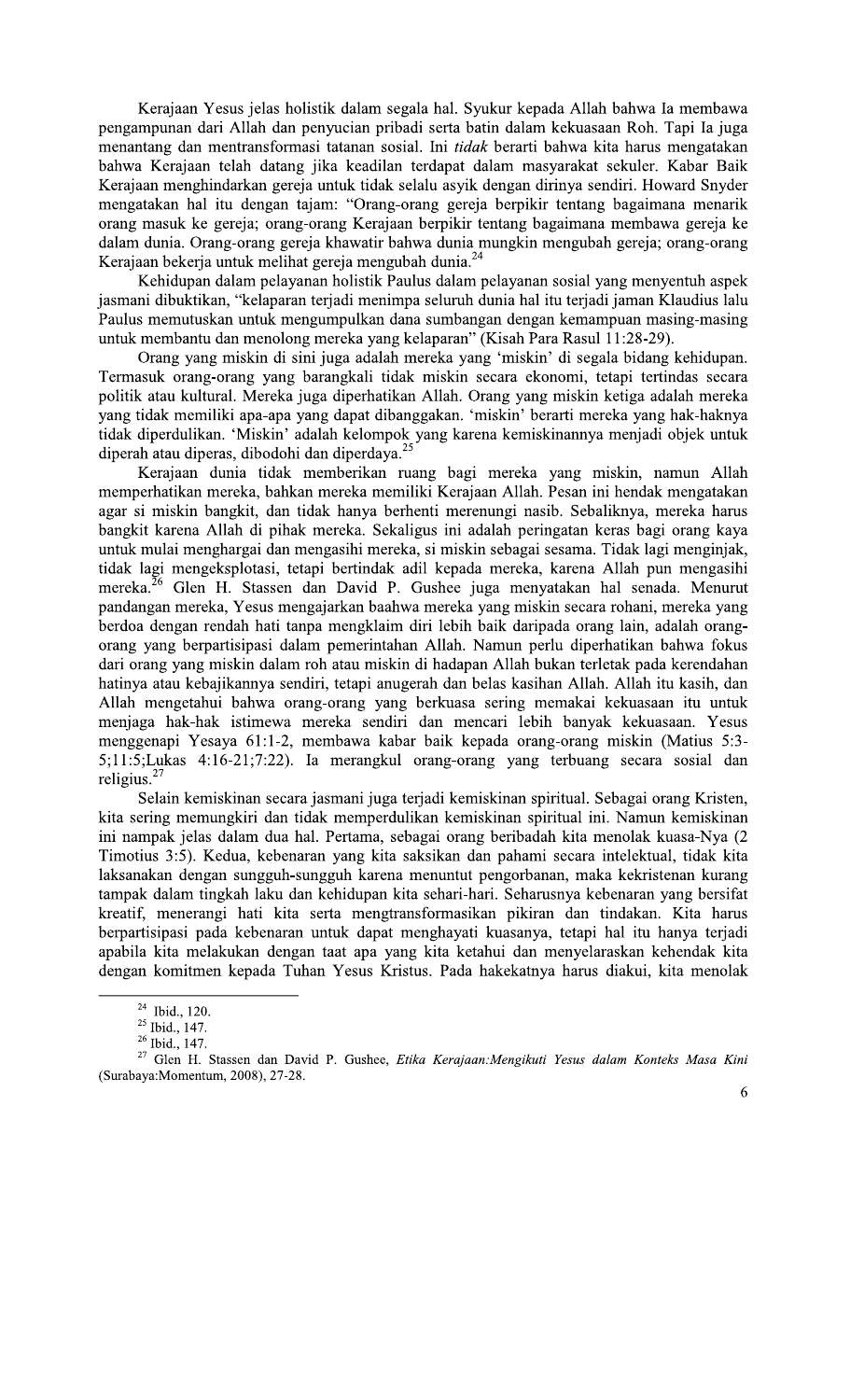perintah Kristus untuk bertobat (Markus 1:15). Kita mengertaskan hati terhadap suara Tuhan (Ibrani 3:7-8) sehingga kita tidak mengalami pembaharuan serta dinamika Roh Kudus. Akibatnya kita lalai terhadap panggilan hidup "di dalam Kristus" dan "di dalam dunia", sehingga pembangunan Kerajaan Allah dan pembangunan negara menjadi terlantar.<sup>28</sup>

Tentu tidak boleh dilupakan bagaiman perhatian para Rasul pada masa gereja mula-mula terhadap pelayanan belas kasihan pada 'si miskin'. Ketika jumlah murid-murid semakin bertambah, perhatian pelayanan belas kasihan kepada janda-janda dalam jemaat mula terabaikan, disebabkan konsentrasi para rasul pada pemberitaan dan pengajaran. Menyiasati terbengkalainya pelayanan istimewa ini, maka dipilihlah tujuh orang diaken pertama dalam gereja yang fokus pelayanannya adalah pelayanan pemerhatian terhadap kebutuhan sehari-hari para janda yang memang membutuhkan perhatian (Kisah 6:1-7). Ini bukti bahwa gereja memilkiki peranan penting dalam masalah kemiskinan yang pelik ini. Pelayanan diakonia adalah peran serta gereja yang sangat terlihat nyata dalam masyarakat.<sup>2</sup>

### Tanggung Jawab Gereja dan Pribadi

Dari segi etis dasar perjuangan kaum miskin adalah hak mereka atas bagian yang adil dari hasil kerja seluruh masyarakat, terutama atas hasil kerja mereka sendiri, dan atas kekayaan bersama seluruh masyarakat. Mereka secara moral berhak untuk menuntutnya dan untuk memperjuangkannya.<sup>30</sup>

Sidang Raya VII berpesan antara lain:" Gereja disuruh ke dalam dunia untuk memberitakan Injil Yesus Kristus. Injil adalah berita kesukaan mengenai pertobatan dan pembaruan yang tersedia bagi manusia (Markus 1:1-15) serta kebebasan, keadilan, kebenaran, dan kesejahteraan yang dikehendaki Tuhan untuk dunia (Lukas 4:8-21). Kita terpanggil turut serta secara bertanggung jawab dalam usaha membebaskan manusia dari penderitaannya yang disebabkan oleh keterbelakangan, kemiskinan, penyakit, ketakutan, dan ketidakpastian hukum.<sup>31</sup>

Menghadapi kompleksitas kemiskinan, gereja-gereja perlu menggalang kerjasama secara lokal, regional, dan nasional, serta internasional. Teologia holistik perlu diterjemahkan dalam program yang jelas, bertanggung jawab dan terkontrol, sebab kemiskinan adalah masalah universal dan partikular. Memerangi kemiskinan jasmani tidak cukup hanya dengan cara membanjiri bantuan materi, tetapi juga harus diimbagi dengan mengubah cara berpikir agar tidak pasrah dan bergantung kepada bantuan, tetapi menjadi aktif dan kreatif serta produktif (Ams.  $6:6-8$ ).<sup>32</sup>

Untuk memerangi kemiskinan moral dan spiritual, gereja mempunyai tanggung jawab untuk meningkatkan kualitas iman melalui pembinaan iman secara terprogram, apakah melalui Kebaktian Penyegaran Rohani, Sekolah Minggu Dewasa, Kursus Teologia, Penggembalaan atau apapun penyebutan dalam suatu gereja. Kalau perlu diselenggarakan katekisasi ulang, sebab kemiskinan moral dan spiritual sebagai bukti adanya pendangkalan dan erosi iman. Karena itu pertobatan adalah berita teologia yang tidak boleh dipudarkan maknanya (2Kor 5:17; 1Yoh 1:9). Untuk menanggulangi masalah kemiskinan intelektual, belajar adalah satu alternatif yang tak mungkin dihindari (Ams 1:5), tidak hanya melalui pendidikan formal semata, gereja dapat juga berfungsi untuk meningkatkan pengetahuan jemaat melalui latihan kejuruan dan pembekalan

<sup>&</sup>lt;sup>28</sup> Dorothy Irene Marx, "Usul Gereja Berteologi Masa Kini" dalam Menuju Tahun 2000: Tantangan Gereja di Indonesia (Bandung: Pusat Literatur EUANGELION, 1990),139.

<sup>&</sup>lt;sup>29</sup> Cathryne B. Nainggolan, *Masalah Kemiskinan dan Kepedulian Gereja* (Bandung: Jurnal Teologi STULOS Volume 10 Nomor 1 April 2011), 153.

<sup>&</sup>lt;sup>30</sup> F. Magnis Suseno, 40.

<sup>&</sup>lt;sup>31</sup> Ranto G. Simamora, Misis Kemanusiaan Dan Globalisasi Teologi Misi dalamKonteks Globalisasi di Indonesia (Bandung: Ink Media, 2006), 69; Notulen Sidang Raya VII Dewan Gereja-gereja di Indonesia, 18-28

April 1971, di Pematang Siantar, 93-94.

<sup>&</sup>lt;sup>57</sup>1, di Lemaning Standa, 757 : ..<br><sup>32</sup> Wagiyono Sumarto, *Kemiskinan- Suatu Masalah Sosial Yang Akan Tetap Eksis Pada Abad XXI* (Lawang: Institut Theologia Aletheia, Volume 3 1998), 14.